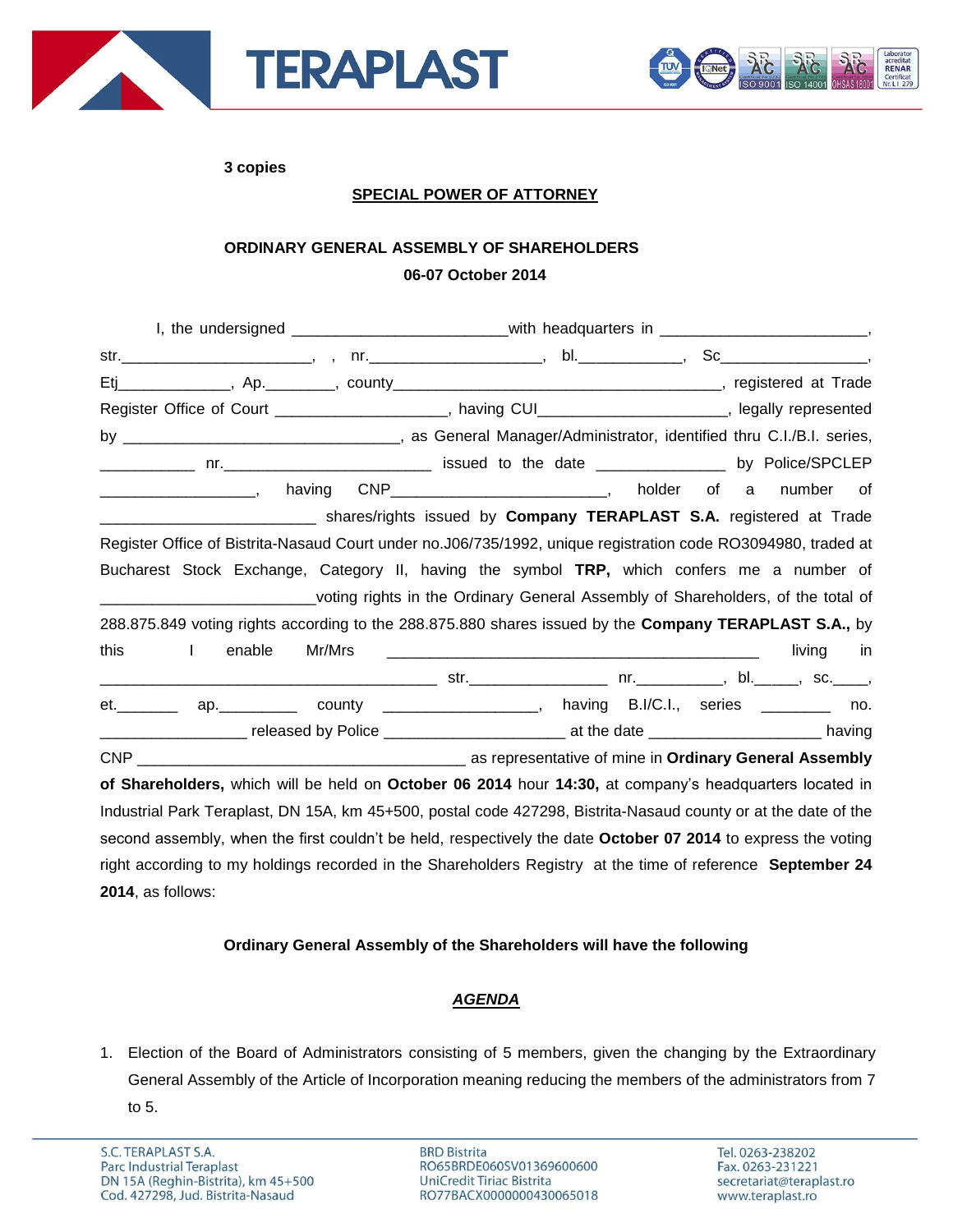#### **1.1.Proposal Mrs. Magda-Eugenia Palfi-Ţîrău**

| For | <b>Against</b> | <b>Abstaining</b> |
|-----|----------------|-------------------|
|     |                |                   |

#### **1.2.Proposal Mrs. Eniko-Edit Orban**

| For | <b>Against</b> | <b>Abstaining</b> |
|-----|----------------|-------------------|
|     |                |                   |

### **1.3.Proposal Mr. Dorel Goia**

| For | <b>Against</b> | Abstaining |
|-----|----------------|------------|
|     |                |            |

#### **1.4.Proposal Mr. Traian Simion**

| For | <b>Against</b> | <b>Abstaining</b> |
|-----|----------------|-------------------|
|     |                |                   |

### **1.5.Proposal Mr. Alexandru Stanean**

| For | <b>Against</b> | Abstaining |
|-----|----------------|------------|
|     |                |            |

#### **1.6.Proposal Mr. Emanoil-Ioan Viciu**

| For | <b>Against</b> | Abstaining |
|-----|----------------|------------|
|     |                |            |

#### **1.7.Proposal Mr. Emmanuel Gerard Marc Titrent**

| For | <b>Against</b> | <b>Abstaining</b> |
|-----|----------------|-------------------|
|     |                |                   |

#### **1.8.Proposal Mr. Razvan Stefan Lefter**

| For | <b>Against</b> | <b>Abstaining</b> |
|-----|----------------|-------------------|
|     |                |                   |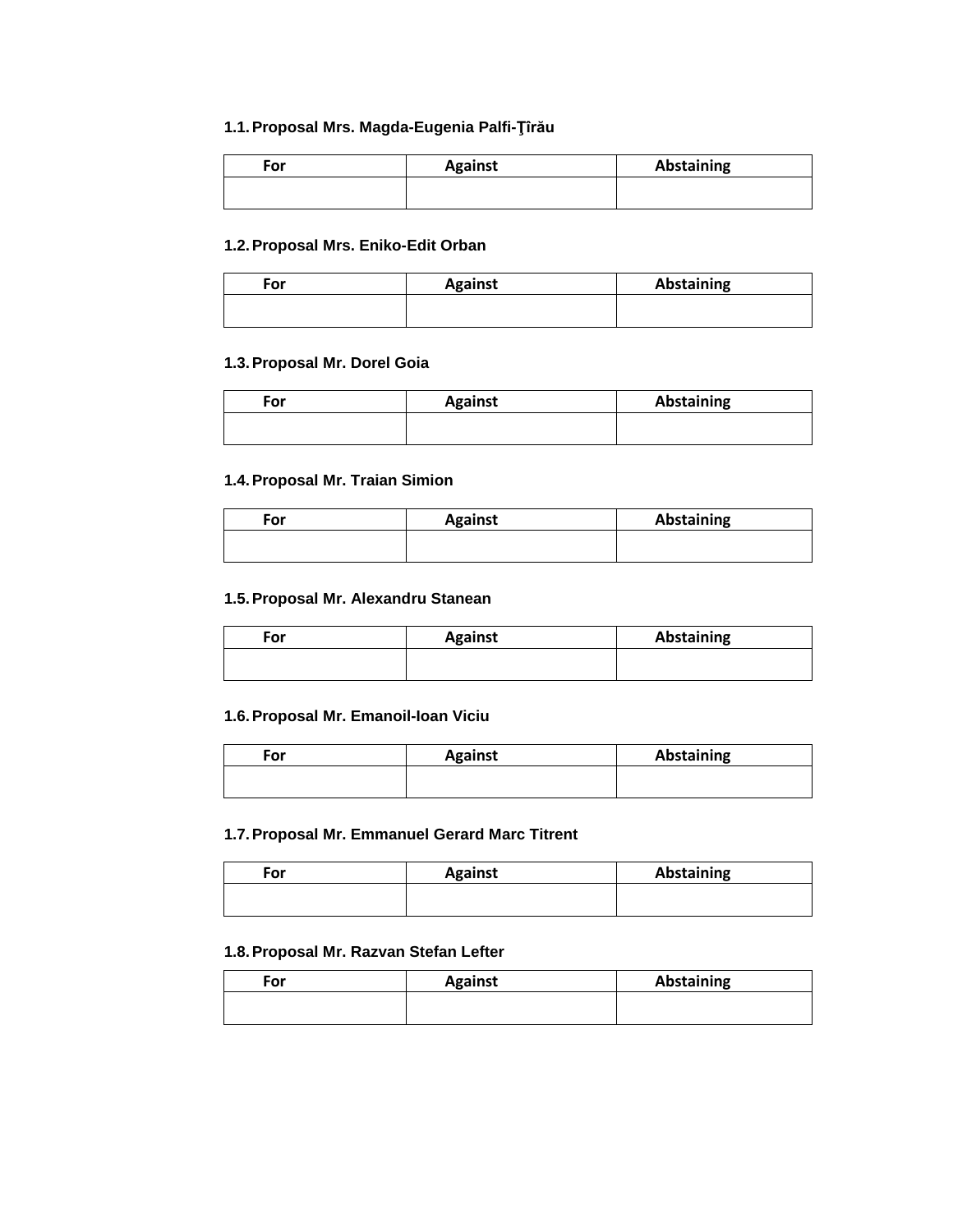#### **1.9.Proposal Teofil-Ovidiu Muresan**

| For | <b>Against</b> | Abstaining |
|-----|----------------|------------|
|     |                |            |

2. Establishing the period of validity for mandate of the members of the Board of Administration, starting with the date of adopting the Decision by the O.G.A.S. The proposal of the Board of Administration is that the lenght of mandate is 1 year.

| For | <b>Against</b> | <b>Abstaining</b> |
|-----|----------------|-------------------|
|     |                |                   |

3. Mandating of Mr. Traian Simion and of Mr. Alexandru Stanean to negociate and any of them to sign the contracts of mandate of administrators, in the name and on behalf of the Company.

| For | <b>Against</b> | Abstaining |
|-----|----------------|------------|
|     |                |            |

4. The adjustment of the budget of income and expenditure for the year 2014.

| <b>For</b> | <b>Against</b> | <b>Abstaining</b> |
|------------|----------------|-------------------|
|            |                |                   |

5. Establishing the date that serves to identify the shareholders which will be affected by the effects of the decisions adopted by the Ordinary General Assembly of the Shareholders. The date proposed by the Board of Administration is October 23rd 2014.

| For | <b>Against</b> | <b>Abstaining</b> |
|-----|----------------|-------------------|
|     |                |                   |

6. Mandating of the president of the Board of Administration to sign, in the name and on behalf of all shareholders present at the meeting, the Decision of O.G.A.S.

| For | <b>Against</b> | <b>Abstaining</b> |
|-----|----------------|-------------------|
|     |                |                   |
|     |                |                   |

7. Mandating of the legal advisor of the Company, Mrs. Kinga Vaida, which identifies with C.I. seria X.B. nr. 370326, released by Politia Bistrita on 26.06.2012, to complete all the formalities in order to register the